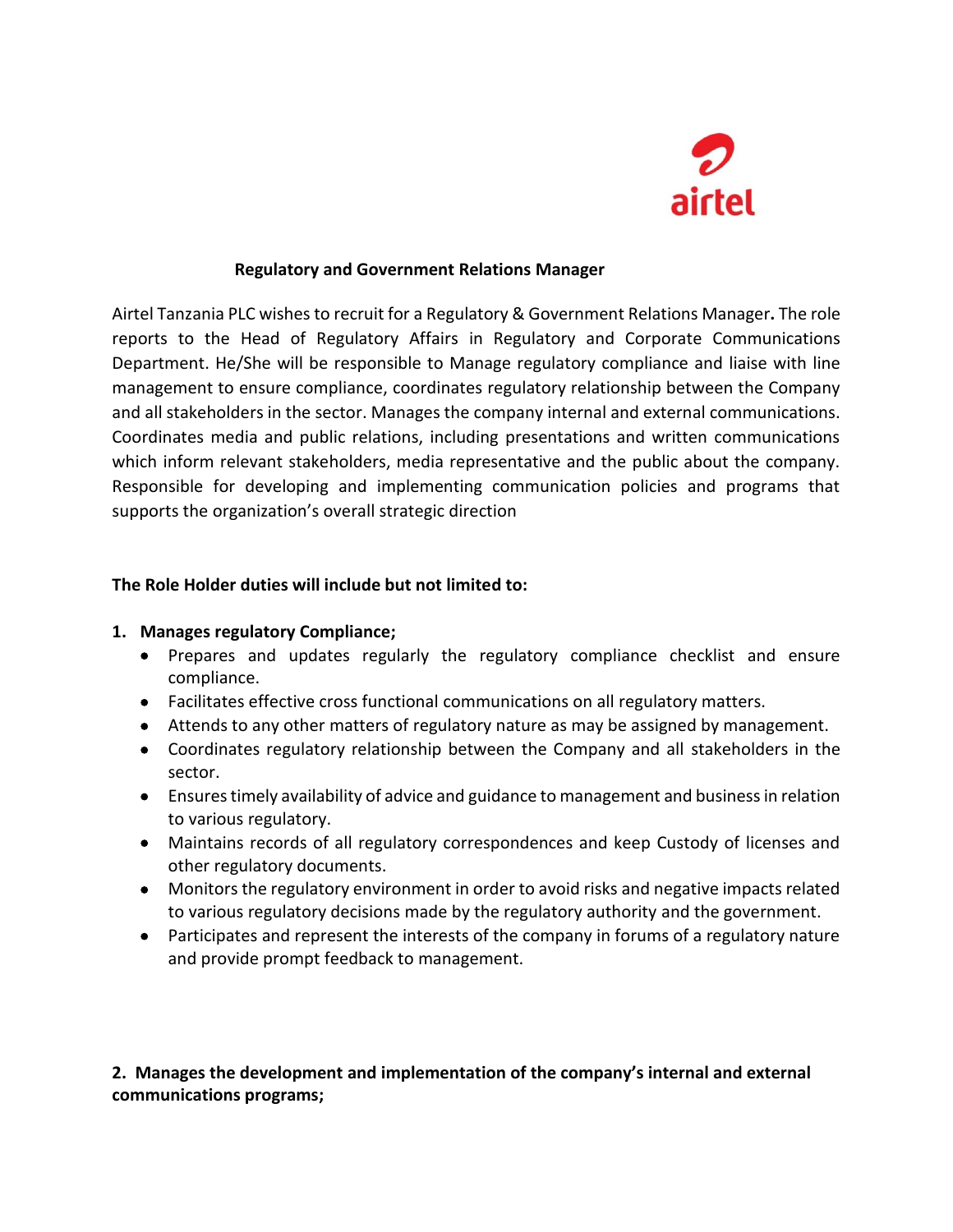- Works with general management level to develop plans for design, writing and production of internal and external communications materials, including website, brochures, memos, newsletters, intranet materials etc
- Executes and monitors communication activities in order to realize the desired uniform and integral positioning of the company, features in relevant media
- Works with sales, marketing, human resources departments and all other department to plan and create strategies, tactics, activities, and materials for the purpose of conveying the most positive message to employees, relevant stakeholders, media representative and the public.
- Design relevant messages, channels and promote staff involvement in internal communication

# **3. Management of regular reporting of special managerial reports;**

 Manages the preparation and maintenance of regular and special reports desired by upper management to assist in the attainment of corporate objectives

## **4.Management of Media;**

- Create, nurture and sustain a healthy business relationship with Tanzania media houses, Editors and senior reporters and photographers to increase better chances of getting preferential coverage in both print and electronic media.
- Develop the short term and long term communications media relations plan for Airtel Tanzania as assigned and present to line manager for approval.
- Protecting and following Airtel Corporate Communication polices in handling the media and in compliance with approved media plans and programs.
- Ensure proper copywriting and translations of all required press releases to be disseminated.
- Prepare and implement the Media relations strategy, including coordination, supervision, implementation and management of all company events such as press conferences, media interviews, tradeshows, and other special events.
- Collect and observe all published material from all relevant media sources (press, magazines, online, Tv and Radio) and disseminate it to management with the right comments when actions are required.
- Daily media monitoring on covered stories for Airtel, competition and overall telecom industry in the local media and share the reports with internal team and group offices.
- Strengthen media relations through events such as open days and involvement in media initiatives.
- Look for opportunities where the company might receive media coverage.

## **5. Ensure First Time Right implementation of new products;**

- Liaise with CFT to understand the complete architecture, end to end service path and revenue path, do risk analysis and formulate and perform UAT cases and validation.
- Highlight to business the emerging risks and liaise with CFT to develop new control environment (primary as well as secondary) to mitigate the same